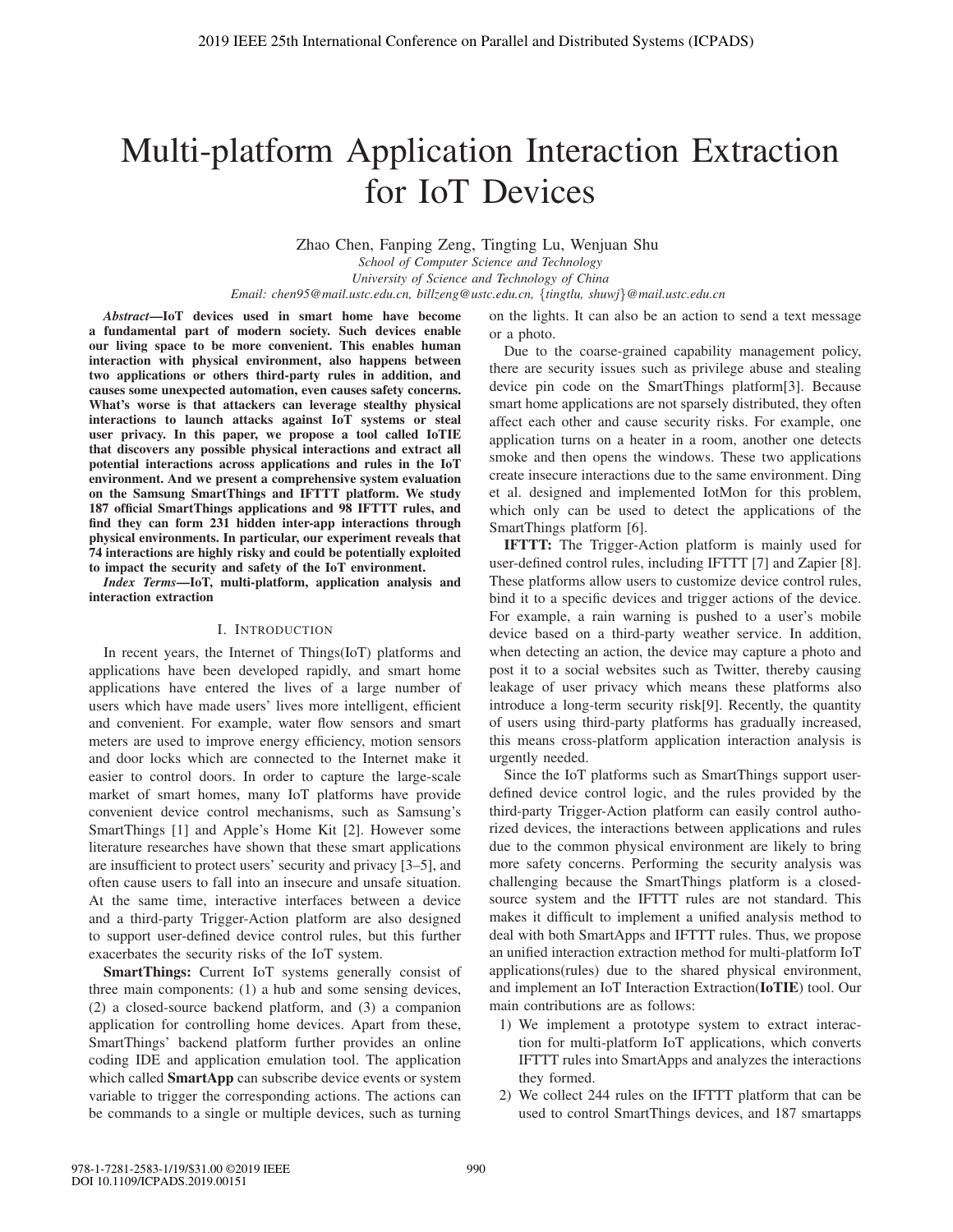

Fig. 1. Chain of events in an IoT System.



Fig. 2. System Overview.

from SmartThings' website. The quantity of interactions formed by only 120 smartapps is 177; after adding 41 IFTTT rules, they formed 231 interactions in total, and we find 74 high risky interactions.

3) We evaluate performance of IoTIE on SmartApps and IFTTT rules, and find that the average analysis time per application is 76.59 milliseconds, which is reasonable.

The remainder of this paper is organized as follows. Section II introduces the architecture design of IoTIE. Section III introduces the detailed design of each stage. Section IV introduces the results of the experimental evaluation while Section V introduces the related works. And the last section makes a conclusion for this paper.

# II. SYSTEM OVERVIEW

Figure 1 shows a high-level view of an event-driven IoT system [10]. Briefly, sensors convert the physical environment into data in the information system and generate events which are passed to the application subscribed to the events and trigger commands of a specified devices. The device causes an impact on the physical environment after executing the commands, such as heating, humidifying.

Figure 2 shows the process of our IoTIE. IoTIE consists of four phases: (I) application collection and rule conversion. (II) Intra-interaction and relations between capabilities and environments extraction. (III) Interaction generation between applications and rules. (IV) Interaction analysis and risk mitigation.

#### *A. Application collection and rule conversion*

In this phase, we collect IoT applications and third-party rules described by using natural languages, and convert rules into standard IoT application code by using the NLP method. Therefore, a unified method can be designed to analyze rules and IoT applications to extract interactions between applications and rules.

# *B. Intra-interaction and relations between capabilities and environments extraction*

This phase consists of two tasks: (I) constructing the dependency between the event trigger conditions and the event handlers, and extracting the (trigger,action) tuples within the IoT application. Intra-interaction can be extracted by using static program analysis. The example of SmartApp is shown in Listing 1. It includes four main methods of *definition*, *preferences*, *installed*, and *update*. (II) extracting the description information within the application, such as the application name, description, and annotations. Because these pieces of information are likely to describe the physical environment affected by the triggered action of the application. Such physical environments include temperature, humidity, light, motion, and the others. Thus, the relations between the capabilities applied for by the application and the physical environments are constructed.

```
definition (
     name: "My First SmartApp",
     namespace: "mygithubusername",
 4 author: "Peter Gregory",<br>5 description: "This is my first SmartApp. Woot!"
 6 )
  7 preferences {
     section("Turn on when motion detected:") {
       input "themotion", "capability . motionSensor",
        title : "Where?
\begin{array}{c} \n 11 \n \end{array}section ("Turn on this light") {
       input "theswitch", " capability . switch"
\vert 14 }
15 }
  def installed ()initialize ()
18 }
  def updated () \{unsubscribe ()
_{21} initialize ()
\frac{22}{23}\det initialize () {
24 subscribe (themotion, "motion. active",
       motionDetectedHandler )
     subscribe (themotion, "motion. inactive",
       motionStoppedHandler )
26 }
27 def motionDetectedHandler (evt) {
28 log . debug "motionDetectedHandler called : $evt"
_{29} theswitch . on ()
30 }
  def motionStoppedHandler (evt) {
32 log . debug "motionStoppedHandler called : $evt"
     runIn ( minutes , checkMotion )
34 }
```
Listing 1. SmartApp example

In our design, the 11 physical environments extracted from description in literature [6] and 2 newly found environments: color and voice are referred to, and the NLP method is used to calculate the similarity between the description information and the physical environment in each application, and so that a possible relations between capabilities and environments is determined based on the similarity.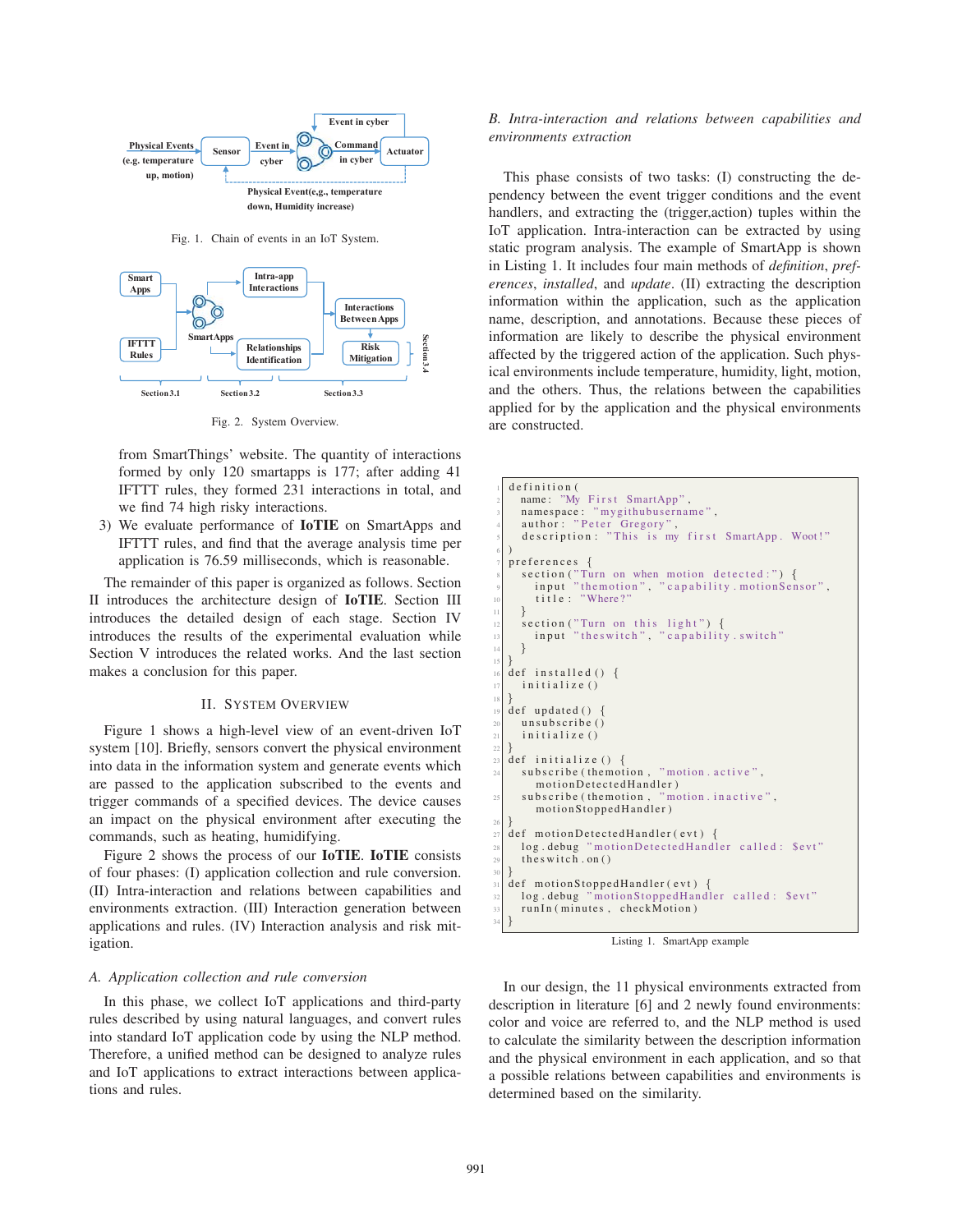## *C. Interaction generation between applications and rules*

In this stage, we design an algorithm to generate the interaction between two IoT applications or the interaction between an application and a rule, using the intra-interaction and the relations between the capabilities and the physical environments in stage II.

#### *D. Interaction analysis and risk mitigation*

After obtaining the interactions between applications and rules, we discover the risk interactions according to the risk of the action in the interactions. For the found risky interactions, we propose two strategy to mitigate risk for application developers and users.

## III. SYSTEM IMPLEMENTATION

# *A. Application collection and rule conversion*

We collect all open-sourced smart applications as our research object from Samsung's SmartThings platform. And we choose IFTTT as our Trigger-Action rule platform, because it already has 11 million users and 54 million rules, and it directly provides control rules for SmartThings devices. We collect 187 SmartApps and 244 IFTTT rules suitable for SmartApps in April 2019, but not all of them can be analyzed. In order to analyze applications and rules in a unified manner, we convert the IFTTT rules into the form of SmartApp for subsequent analysis. Since IFTTT rules are described by natural languages, and they have no standard format, which brings great challenges to the conversion at this stage.

IFTTT rule conversion: The goal of this process is to extract the trigger conditions and trigger actions of the IFTTT rules, and convert it into an application supported by the SmartThings platform. For example, for the rule "Start Skybell video record when motion is detected", we construct an application that subscribes to the event "motionSensor.active" and triggers the "videoCamera.on()" action when an action is detected. Thus, we design a code template with some blank to be filled. The name and description of the application are directly generated by the rule description, the corresponding sensing device's name is fixed, the device-subscribed event, the triggered action and the capability applied for are generated by using the NLP technology.

There are generally two category of IFTTT rules: one is action execution, such as "Lock your SmartThings device", and the second is rules containing keyword "when", which describes the event trigger conditions and the corresponding to-be-taken actions. In order to comply with the event semantics of the IoT platform, we only select 98 rules containing keyword "when" from 244 IFTTT rules. We use the word segmentation methods in NLTK [11] and remove stop words to divide the description into two parts. One is the condition part after keyword "when" and the other part is the action before keyword "when". We traverse all the token resulted from NLTK, and check whether the word or word list is an action or condition according to its part of speech and frequency of occurrence.

However, after implementing the foregoing method, we find that the final result is not accurate, so we manually check the generated application, to ensure that it can be simulated in the online IDE of SmartThing correctly.

# *B. Intra-interaction and relations between capabilities and environments extraction*

We find all the applications subscribe to the events of devices and then trigger the action of other devices. The devices need to match the application with the corresponding capabilities during the installation. Only the device with the designated capabilities can obtain the sensed data and perform corresponding actions. The configuration information of these devices can be directly extracted from the SmartApps' source code, including the event subscribed by the application and the corresponding event handlers.

It can be seen from the example SmartApp code shown in Listing 1, SmartApp's infomation such as name, description is passed in by using *definition* method. The *preference* section claims all the capabilities and inputs of the application, this section is configured by device users. What's more, these configurations may be set incorrectly. And in the *installed* method, the *subscribe* method receive the parameters like the name of subscribed device, the trigger event and the event handler. We use the syntax analysis class CompilationUnit of the Groovy language to generate an abstract syntax tree(AST) of the application's source code, and traverse the AST to complete the extraction of the intra-interaction within the application.

We extract the list of capabilities and inputs from the *preference* method of AST, which contains sensor name and capabilities. The *subscribe*, *runIn* and *schedule* methods define the trigger conditions and actions of the sensors, so we traverse all these three methods to extract the trigger and action tuples. After extracting the triggers and actions, we link these information as our intrainteraction whose format is like  $\langle capability.motionSensor$ :</mark> *motion.detected, capability.switch* : *on.*

We also extract the name, description and the annotations of the application, because these pieces of information can determine the relations between the capabilities and the physical environments, for example, "Turn your lights on when it gets dark" means when it's sunset (about 6 o'clock pm), turn the light on. This description indicates that the capability *capability.switch* corresponds to light, and of course *capability.switch* can also have an impact on other environments, such as temperature.

As mentioned in literature [6], the environment involved in IoT devices includes temperature, humidity, light, location, motion, smoke, and leakage. In addition, there are four system environment variables: time, location mode, switch, and lock, 11 physical channels in all. Based on the method to extract physical channels in the literature [6], in addition to the above 11 channels, we newly discover 2 physical environments such as color and voice. Therefore, in order to determine the relations between capabilities and the physical environments,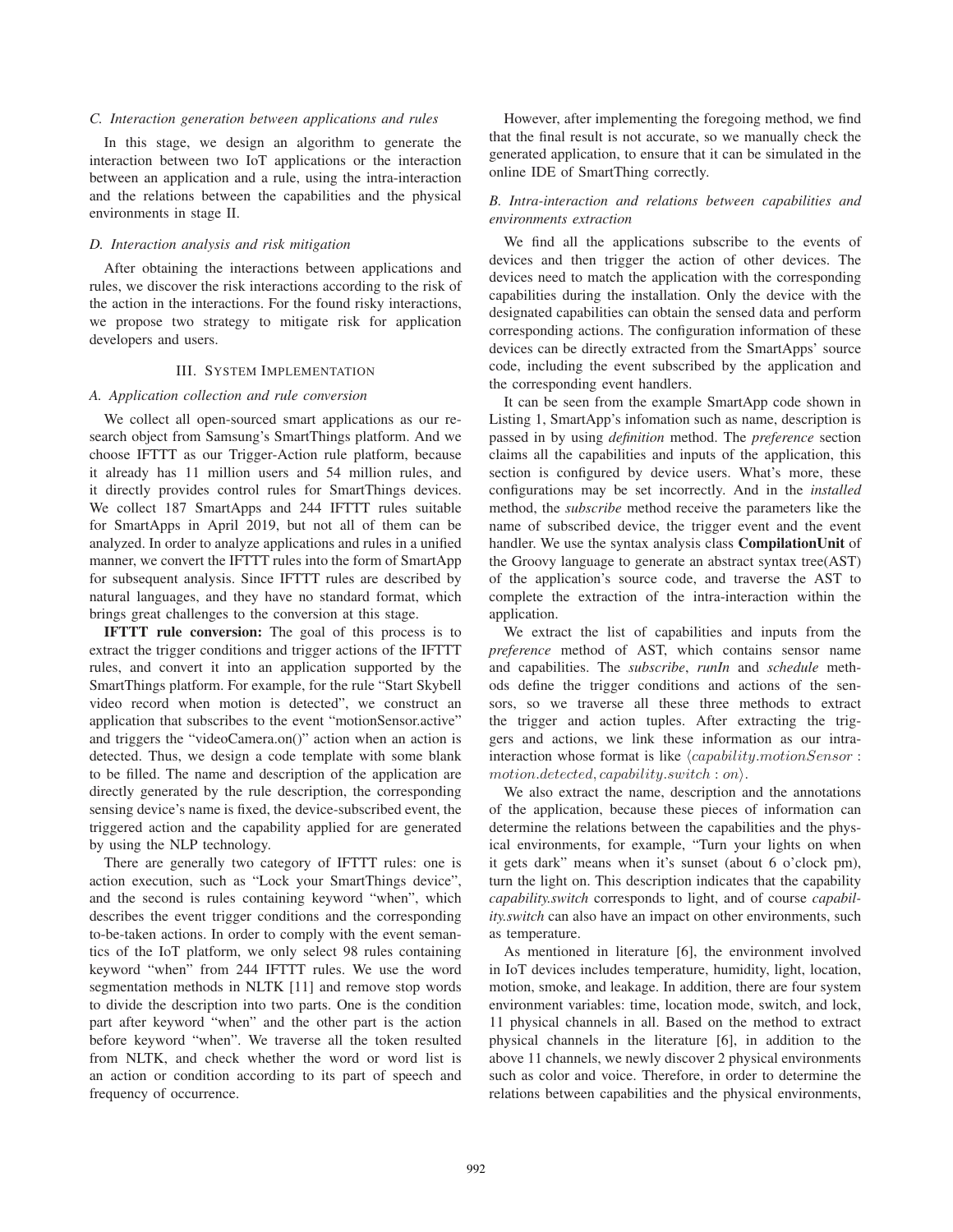we directly use the 11 environment channels and the newly discovered two channels. And then we calculate the similarity of the application name, description, annotations and enviroments by using the CountVectorizer provided in sklearn [12].

# *C. Interaction generation between applications and rules*

Use the above extracted intra-interaction and the relations between capabilities and the environments, we can extract the interactions formed by applications and rules. We use a triggeraction tuple to represent a intra-interaction, where trigger is composed of capability and corresponding trigger conditions, and action is composed of capability and corresponding commands. The algorithm is shown in Algorithm 1. The algorithm first reads all the intra-interactions and the ralations between the capabilities and the environments, and then compares whether the two applications can form interactions in the same environment, and finally outputs the generated interactions between two applications or rules. For the system channels, we treat it like literature [6].

Algorithm 1 Algorithm for Extracting Interactions cross mutil-Apps and Rules

| nelMap<br><b>Output:</b> interactions<br>1: for each $l$ in $intractions\_app$ do<br>for each $r$ in intraactions rule do<br>2:<br>if $l == r$ then<br>3:<br>continue<br>4:<br>end if<br>5:<br>$lCapa = l.acCapa$<br>6:<br>$rCapa = r.triCapa$<br>7:<br>$channelsL \leftarrow capabilityChannelMap lCapa $<br>8:<br>$channels R \leftarrow capabilityChannelMap[rcapa]$<br>9:<br>$chs \leftarrow channelsL \cap channelsR$<br>10:<br><b>if</b> $chs! = \emptyset$ and $lCapa == rCapa$ then<br>11:<br>for each channel in chs do<br>12:<br>interactions $\leftarrow$ [ <i>l</i> , channel, r]<br>13:<br>end for<br>14:<br>end if<br>15:<br>end for<br>16:<br>$17:$ end for |  | Input: intraactions_app; intraactions_rule; capabilityChan- |  |  |  |  |  |
|----------------------------------------------------------------------------------------------------------------------------------------------------------------------------------------------------------------------------------------------------------------------------------------------------------------------------------------------------------------------------------------------------------------------------------------------------------------------------------------------------------------------------------------------------------------------------------------------------------------------------------------------------------------------------|--|-------------------------------------------------------------|--|--|--|--|--|
|                                                                                                                                                                                                                                                                                                                                                                                                                                                                                                                                                                                                                                                                            |  |                                                             |  |  |  |  |  |
|                                                                                                                                                                                                                                                                                                                                                                                                                                                                                                                                                                                                                                                                            |  |                                                             |  |  |  |  |  |
|                                                                                                                                                                                                                                                                                                                                                                                                                                                                                                                                                                                                                                                                            |  |                                                             |  |  |  |  |  |
|                                                                                                                                                                                                                                                                                                                                                                                                                                                                                                                                                                                                                                                                            |  |                                                             |  |  |  |  |  |
|                                                                                                                                                                                                                                                                                                                                                                                                                                                                                                                                                                                                                                                                            |  |                                                             |  |  |  |  |  |
|                                                                                                                                                                                                                                                                                                                                                                                                                                                                                                                                                                                                                                                                            |  |                                                             |  |  |  |  |  |
|                                                                                                                                                                                                                                                                                                                                                                                                                                                                                                                                                                                                                                                                            |  |                                                             |  |  |  |  |  |
|                                                                                                                                                                                                                                                                                                                                                                                                                                                                                                                                                                                                                                                                            |  |                                                             |  |  |  |  |  |
|                                                                                                                                                                                                                                                                                                                                                                                                                                                                                                                                                                                                                                                                            |  |                                                             |  |  |  |  |  |
|                                                                                                                                                                                                                                                                                                                                                                                                                                                                                                                                                                                                                                                                            |  |                                                             |  |  |  |  |  |
|                                                                                                                                                                                                                                                                                                                                                                                                                                                                                                                                                                                                                                                                            |  |                                                             |  |  |  |  |  |
|                                                                                                                                                                                                                                                                                                                                                                                                                                                                                                                                                                                                                                                                            |  |                                                             |  |  |  |  |  |
|                                                                                                                                                                                                                                                                                                                                                                                                                                                                                                                                                                                                                                                                            |  |                                                             |  |  |  |  |  |
|                                                                                                                                                                                                                                                                                                                                                                                                                                                                                                                                                                                                                                                                            |  |                                                             |  |  |  |  |  |
|                                                                                                                                                                                                                                                                                                                                                                                                                                                                                                                                                                                                                                                                            |  |                                                             |  |  |  |  |  |
|                                                                                                                                                                                                                                                                                                                                                                                                                                                                                                                                                                                                                                                                            |  |                                                             |  |  |  |  |  |
|                                                                                                                                                                                                                                                                                                                                                                                                                                                                                                                                                                                                                                                                            |  |                                                             |  |  |  |  |  |
|                                                                                                                                                                                                                                                                                                                                                                                                                                                                                                                                                                                                                                                                            |  |                                                             |  |  |  |  |  |
|                                                                                                                                                                                                                                                                                                                                                                                                                                                                                                                                                                                                                                                                            |  |                                                             |  |  |  |  |  |

# *D. Interaction analysis and risk mitigation*

We categories the discovered interactions by tagging higherrisk commands, devices, and capabilities (such as opening windows, turning on heaters, and sending photos) to identify risky interactions. These high-risk interactions not only create undesired automation, but also bring security and safety issues. Finally, based on these high-risk interactions, two strategies for risk mitigation are proposed.

Strategy I: Implementing the IoTIE on the indoor hub. When a new application is installed, it can detect whether the installed applications and the to-be-installed applications



Fig. 3. Amount of Different Dataset's Interaction Dependency.

or rules can form insecure interactions. We will continue to study in this direction and hope to implement it.

Strategy II: Let application developers pay more attention to this kind of problem. In the development process, try to combine the conditions of multiple sensor data and events to enhance the trigger conditions of the commands. What's more, we can do this by code instrumentation, and it is also compatible with older versions of the applications.

#### IV. EXPERIMENTAL EVALUATION

#### *A. Setup*

We obtain all 187 applications in the Samsung SmartThings platform, 14 of which are unable to analyze because of dynamic pages; 48 SmartApps are services for external services, there is no to-be-searched interaction defined in this paper, and 5 applications are about voice. The remaining 120 applications can be successfully analyzed. We collect all the 244 rules for the SmartThings applications from the IFTTT platform, and choose 98 rules with keyword "when", but some of the rules that are not supportted by SmartThings platform and some rules' semantic are the same, so finally the number of rules that are successfully converted into SmartApp is 41.

We conduct our experiments on a machine with Intel Core i5-4210M 2.60GHz CPU, 16.0GB RAM and Ubuntu 1604 operating system.

#### *B. Experimental Result*

To better assess our tools, we conducted experimental analysis from three perspectives.

- RQ 1: How effective is IoTIE in extracting interactions cross multi-platforms?
- RQ 2: After risk analysis of the interactions, what problems do we find?
- RQ 3: Compared with other tools, what are our strengths?

RQ 1: The Effectiveness to find the interactions. We conducted four groups of experiments. The datasets contains 120 SmartApps, 41 rules and mixed together respectively. The last group is that the two sides of an interaction are formed by SmartApps and rules.

The results are shown in Figure 3. 177 interactions were formed by 120 SmartApps; 4 interactions were formed by 41 rules; There are 231 interactions in the dataset of 120 SmartApps and 41 rules. It can be seen that when rules are added, there are more interactions that users do not expect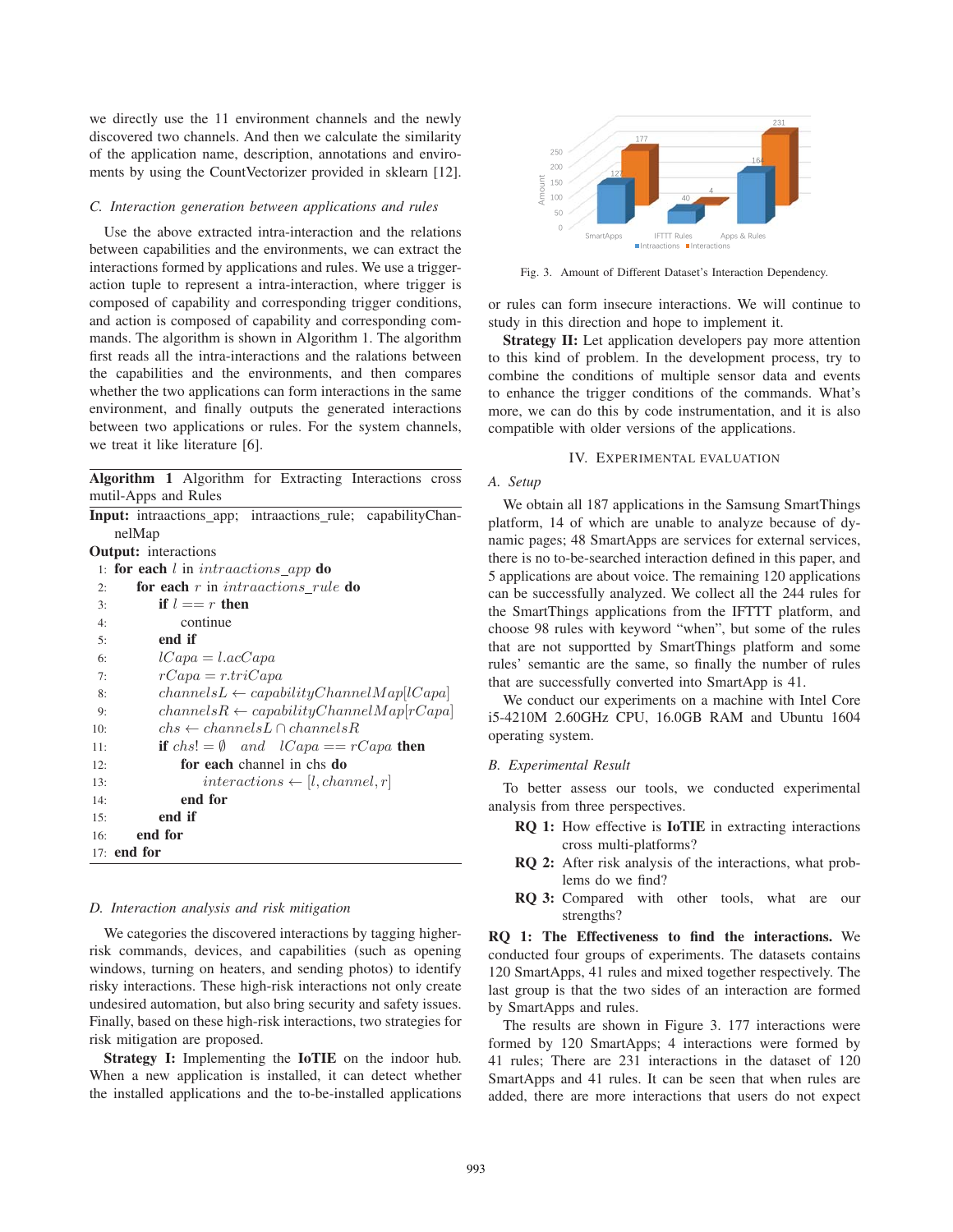are formed, and some interactions are likely to cause safety issues. As we can see, our tool IoTIE is very effective for detecting interactions formed by multi-platform applications. And it takes less time, about 76.59 ms per application as shown in Table I.

TABLE I TOTAL TIME OF INTERACTION ANALYSIS

|                               | Amount | time  | mean     |
|-------------------------------|--------|-------|----------|
|                               |        | (ms)  | time(ms) |
| <b>SmartApps</b>              | 120    | 9174  | 76.45    |
| <b>IFTTT</b> rules            | 41     | 752   | 18.34    |
| <b>SmartApps</b><br>and rules | 161    | 12331 | 76.59    |

RQ 2: Risk Analysis. We analyze the discovered interactions between applications and rules. We consider that the interactions whose last action includes "on, open, set" are high risky, because these operations usually trigger some things on, and then impact other things. Finally, we find 74 high risky interactions, some are shown in Table IV-B. The number of risky interactions formed by temperature, color, lock and location was 33, 14, 3 and 24 respectively.

No.1-5 is the interaction formed by SmartApps. In 1st interaction, the change of locationMode causes the indoor air conditioner or heater to be turned on. After the temperature rises, the window is opened or the heater is continuously turned on. No.6-8 are triggered by the application, and then the rule forms a high-risk interaction, in contrast No.9-10 are formed by rules and applications. This table shows that the interaction of applications and rules does create high-risk interactions that are unsafe or unsecurity for users.

Fortunately, we find that some rules are protective. If some dangerous event happened, it will send a warning notice to the user. But we also find some rules about voice will cause more dangerous situations. For example, if a song is configured as an alarm ring, smart speaker will misunderstanding it into a malicious commands, like "open the door" when there is no person in the house as described in the literature [13].

RQ3: Tool Comparison. Our tool is compared with IoT-Mon [6], ProvThings [14], and HomeGuard [15], as shown in Table II. IoTIE has more features than previous work, and can analyze single-application, multi-applications, and multiplatform applications, and there is no runtime intervention. ProvThings analyzes malicious behavior between applications by building application runtime log graphs. HomeGuard can detect CAI threats across multiple applications. IoTMon only supports analysis of applications on single platform.

## *C. Discussion*

During the experiment, we find that the similarity calculation method used to extract relations between the capabilities and the physical environments resulted in inaccurate results. Therefore, we manually checked the data and removed the inaccurate results.

When converting IFTTT rules, since the description of the rule has no standard, the generated code needs to be verified to

TABLE II TOOL COMPARATIONS

|                            | Prov<br>Things | Home<br>Guard | <b>ToT</b><br>Mon | <b>IoT</b><br>IE |
|----------------------------|----------------|---------------|-------------------|------------------|
| Single<br>Application      |                |               |                   |                  |
| Multiple<br>Applications   |                |               |                   |                  |
| No runtime<br>Intervention | x              |               |                   |                  |
| Multiple<br>Platforms      |                |               |                   |                  |

ensure that it can be simulated in the online IDE of SmartThing correctly. And the events and actions in the rules are not very compatible with the capabilities in the SmartThings platform. We plan to use more semantically NLP techniques to analyze rules.

Lastly, the IoTIE prototype system we implemented is currently only available for SmartThings and IFTTT platforms, and we plan to support more platforms such as Zapier [8] and Microsoft Flow [16].

## V. RELATED WORK

In recent years, more and more researches focus on the security and sefety of the IoT from two aspects. One is about sensitive data protection. Celik et al. [4] designed a sensitive data flow analysis tool called SAINT, which can analyze the number of privacy leakages, but the tool can only analyze single applications. Fernandes et al. [5] designed a tag-based information flow control system that uses stain tracking to limit the flow of sensitive data. Jia et al. [17] proposed a context-based permission system for appified IoT platforms that provides contextual integrity by supporting fine-grained context identification for sensitive actions.

Another is the interactive security analysis of IoT applications. Ding et al. [6] proposed a tool that only extracted the interactions between SmartApps and analyzed their risks. Chi et al. [15] accurately extracted the automation semantics from the IoT applications by constructing the symbol execution module, then comprehensively considered the semantics of different IoT applications, and evaluated the interactions between applications. Celik et al. [18] developed a static analysis system, SOTERIA, to verify whether IoT applications follow existing security, and function attributes. Zhang et al. [19] attacked the Speech Recognition Systems(SRS) of the smart speaker using an ultrasonic command that could not be heard by the human, so that the speaker can be completely controlled using any command. Roy et al. [20] increased the attack range to 25*f t*, made the attack easier to implement and provided a defense solution for SRS.

#### VI. SUMMARY AND CONCLUSIONS

We have proposed a tool that can analyze applications across multiple IoT platforms. It can extract unexpected interactions between applications due to environmental overlap. We analyzed 187 SmartThings applications and 98 IFTTT rules and found 231 interactions they formed, the quantity of SmartApp